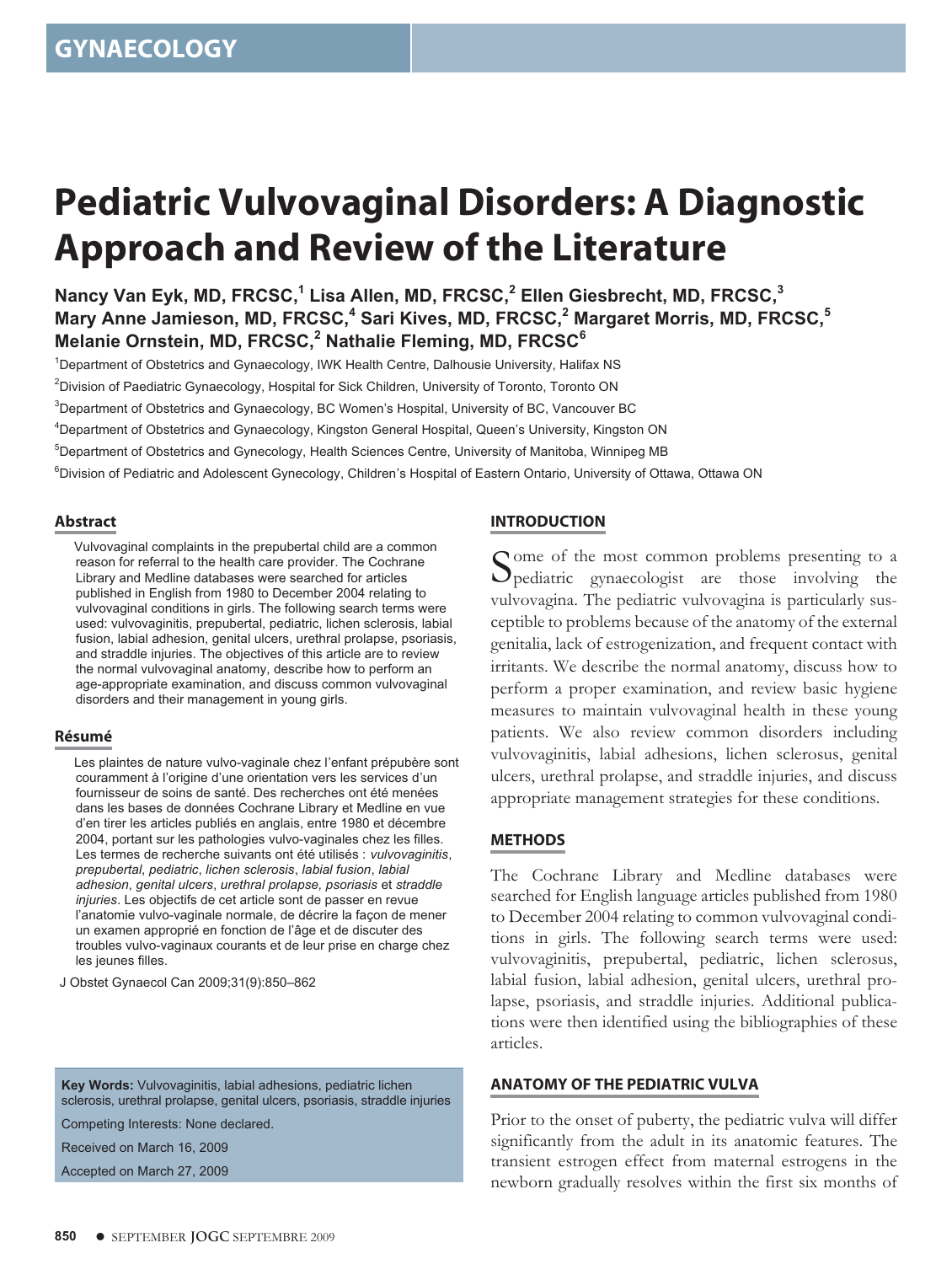life. Compared with the adult vulva, the pediatric vulva is hairless and has very little subcutaneous fat under the lateral aspects of the mons pubis and labia majora. The labia minora lack pigmentation and have an atrophic appearance. The distance from the anus to the vestibule is comparatively short, leaving the pediatric vulva more prone to irritation and inflammation.1,2

Histologically, the vulva is covered by keratinized, stratified squamous epithelium. The vestibule is composed of squamous epithelium resembling vaginal mucosa, which is not glycogenated in the pediatric patient and does not have estrogen effect until puberty. The labia majora in the adult will have sebaceous glands associated with hair follicles and can open directly on to the surface epithelium toward the medial aspect; the labia minora do not contain glandular elements but may have sebaceous glands near the interlabial sulcus. The apocrine glands of the labia majora, prepuce, posterior vestibule, and perineal body are not activated until puberty and are not often involved in pathology in the prepubertal child. However, the eccrine sweat glands do function prior to puberty. Milaria related to obstruction of the eccrine sweat glands is common in neonates.<sup>1</sup>

The linea vestibularis is a white streak in the midline of the posterior vestibule and may be seen in up to 25% of newborn females. It is important to be aware of this as it can be misinterpreted as a scar secondary to abuse.1 The fossa navicularis (the shelf-like area in the vestibule leading up to the hymen) and the lateral vestibular sulci are densely vascular and in most children will have an erythematous appearance. The glans clitoris may appear relatively more prominent in children nearing puberty than in adults due to the flat appearance of the labia majora and minora. The actual size of the clitoris (glans and shaft) in a newborn should measure  $\leq 0.9$  cm when fully stretched.<sup>3,4</sup>

The hymen is a fold of vascularized mucous membrane that lies within the vaginal orifice and separates the vagina from the vestibule (Figure 1). It can show great variation in thickness, size, and shape. Normal diameters of the opening can be up to 1 cm. There is no distensibility prior to puberty. The most common type of hymen is the crescentic hymen, which starts in the periurethral area at 1 o'clock and extends around to the 11 o'clock position; the circumferential (annular) hymen extends full circle. The hymen is originally

#### **ABBREVIATIONS**

| <b>EBV</b> | Epstein-Barr virus     |
|------------|------------------------|
| I S        | lichen sclerosus       |
| <b>HPV</b> | human papillomavirus   |
| <b>HSV</b> | herpes simplex virus   |
| VZV        | varicella zoster virus |

#### **Figure 1. Normal anatomy**



a solid membrane that opens during the fetal period. Abnormalities in this process can result in variations including imperforate hymen (no opening), microperforate hymen (a single small opening), cribriform hymen (multiple small openings), and septate hymen (a residual band, usually in the anteroposterior diameter).2 The vagina in the child is proportionally smaller in length and diameter, reaching 6 cm in length prior to puberty. It also has very little distensibility. The cervix will be flush with the vaginal vault or protrude slightly. The columnar mucosa of the cervix in the child is not exposed to the vagina.2

It is important to know the normal genital anatomy of the prepubertal child and to be familiar with the variations that may exist. This will help to ensure that a normal variation is neither interpreted as pathological nor suspected as sexual abuse. One should also be aware that because of the anatomy and lack of estrogenization, the pediatric vulva is more susceptible to irritants and trauma.

#### **THE GYNAECOLOGIC EXAMINATION OF THE CHILD**

Successfully completing a gynaecologic examination in the pediatric patient can be challenging for all parties involved: the patient, her caregiver, and the clinician. Prior to beginning the examination, it is important to explain it carefully to both the child and her parent or caregiver. These young patients must be assured that the examination, although perhaps uncomfortable or embarrassing, will not be painful. Emphasize that if any instruments are used, they are specifically designed for little girls. Provide both parent and child the opportunity to ask questions. Educate the child in developmentally appropriate language and emphasize that only parents or caregivers and doctors or nurses can touch or examine her genital area.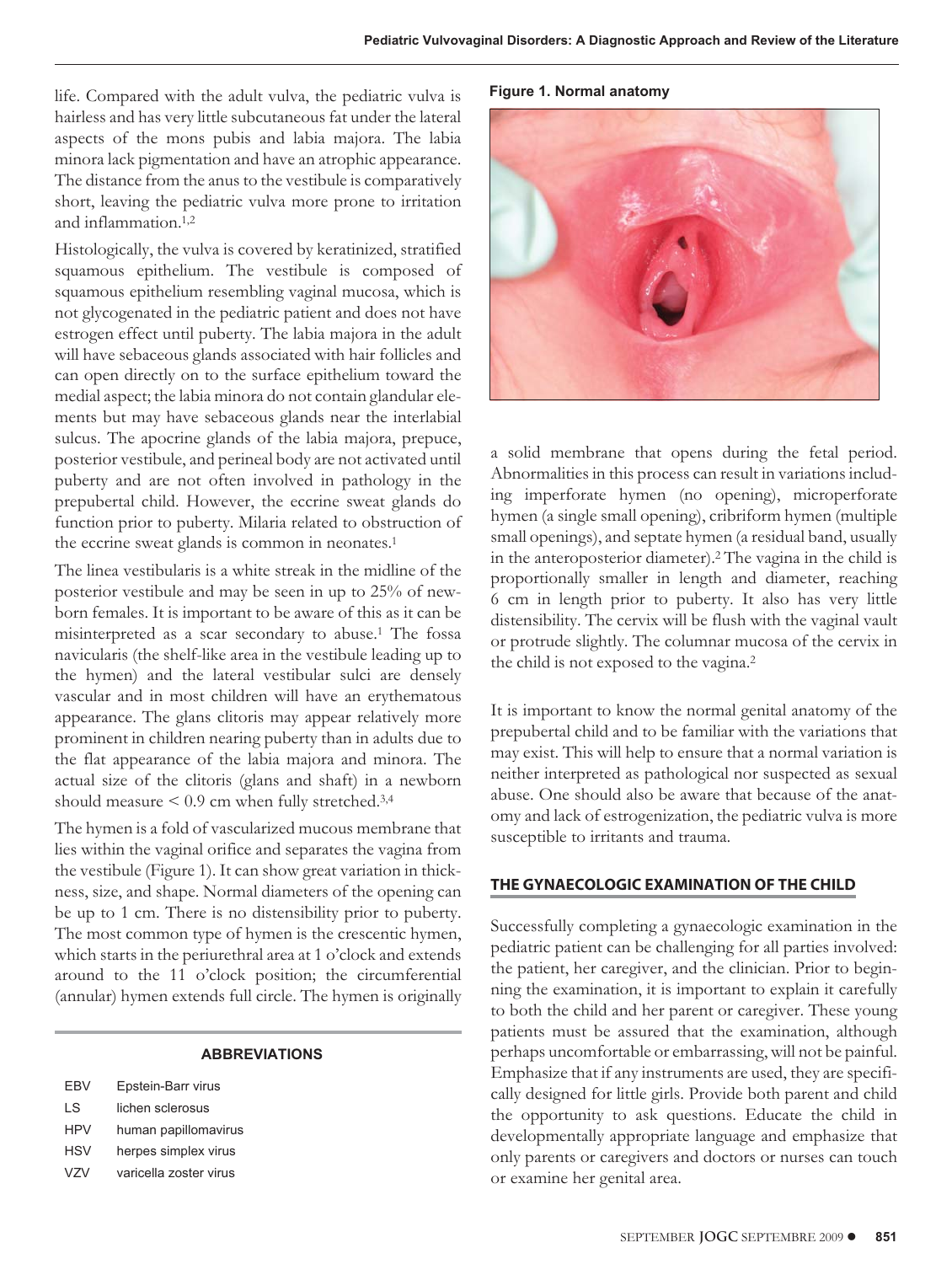In most situations, the parent will remain in the room to assist in the examination and to hold the child's hand. Do not rush the examination, as this will precipitate anxiety and resistance in the child. If the child is very resistant, consider deferring the examination until the next visit, or if the problem is urgent, consider performing the examination under anaesthesia. Always start the examination with a general pediatric assessment of the child's weight and height, head and neck, chest, abdomen, and inguinal areas. Starting with a general examination will often put the child at ease prior to proceeding with the genital examination.

The examination should include inspection of the external genitalia, visualization of the vagina and, rarely, a rectoabdominal examination. Some physicians use mirrors during the examination to show normal and abnormal anatomic details. Alternatively, the use of video colposcopy for the genital examination can be very useful since it reduces apprehension and is well-accepted by young patients. A permanent record can be obtained and used for further discussion and documentation.

The most common position used for genital examination is the frog-leg position. This can be attained by asking the child to lie on her back, spread her knees apart and have her feet touch together. Having the child in the lithotomy position with use of adjustable stirrups, or positioning the child in the frog-leg position on her mother's lap are alternatives. Lateral spread technique can be used to visualize the external genitalia, hymen, and distal vagina. The thumb and index finger grasp the posterior aspect of each of the labia majora and gentle outward and lateral traction is applied (Figure 2). The patient is asked to "Valsalva" or cough to aid in the visualization of the distal portion of the vagina. In girls over two years old, the knee-chest position provides a particularly good view of the vagina and cervix without instrumentation.5 The chest is placed on the table, resting the head to one side on folded arms, while the buttocks are raised in the air with knees bent (6–8 inches apart).<sup>5</sup> An assistant helps to hold the buttocks apart, pressing laterally and slightly upward. When the child takes a deep breath, the anterior vagina wall will move down allowing for visualization of the vagina and cervix. Since the vagina of the prepubertal child is quite short, a foreign body or lesion can often be detected in this position.5 A supine position with the child's knees flexed on her abdomen is an alternative method for visualizing the hymen, vagina, and anus.<sup>6</sup>

Although not universally recommended, visualization of the vagina can be better accomplished using a small nasal speculum or veterinary otoscope (7 mm) with viscous lidocaine placed at the introitus.7 An otoscope can be used to provide magnification and light. If the vagina is not easily seen with good positioning, vaginoscopy can be performed

**Figure 2. Separation and traction**



to visualize the lower vagina and cervix. A step-by-step approach for inserting the vaginoscope in the office setting has been described by Capraro.8 Vaginoscopy requires a light source, irrigation, and a hysteroscope or pediatric cystoscope. It can be performed without a general anaesthetic, but relies on the child being extremely cooperative. If an ideal view of the lower vagina is needed (e.g., to rule out a foreign body), an examination under anaesthesia is recommended.

Finally, a gentle rectoabdominal examination can be performed if a mass is suspected or if the patient's complaint is primarily abdominal pain. This should be done last because it is the part of the evaluation that the child is most apt to dislike.5 With the child in frog-leg position, the examiner performs a bimanual examination, placing the index or little finger of one hand into the rectum and the other hand on the abdomen. The child should be reassured that a finger has a smaller diameter than a bowel movement and should not cause any discomfort.6 Since the ovaries are not palpable in the child and are located higher in the pelvis than in the adult, masses should alert the physician to the possibility of a cyst or tumour.6 At the end of the rectal examination, as the finger is removed from the rectum, the vagina can be gently "milked" to promote the passage of any discharge or extremely rare polypoid tumours.<sup>6</sup>

# **VULVAR HYGIENE**

There are two key elements in the institution of proper vulvar hygiene: the removal of irritants and the institution of healthy vulvar hygiene practices. These practices will promote healthy lifelong hygiene habits and prevent nonspecific vulvovaginitis.

All harmful, irritating, or offending agents must be removed. Nylon clothing, tight-fitting clothing (stockings,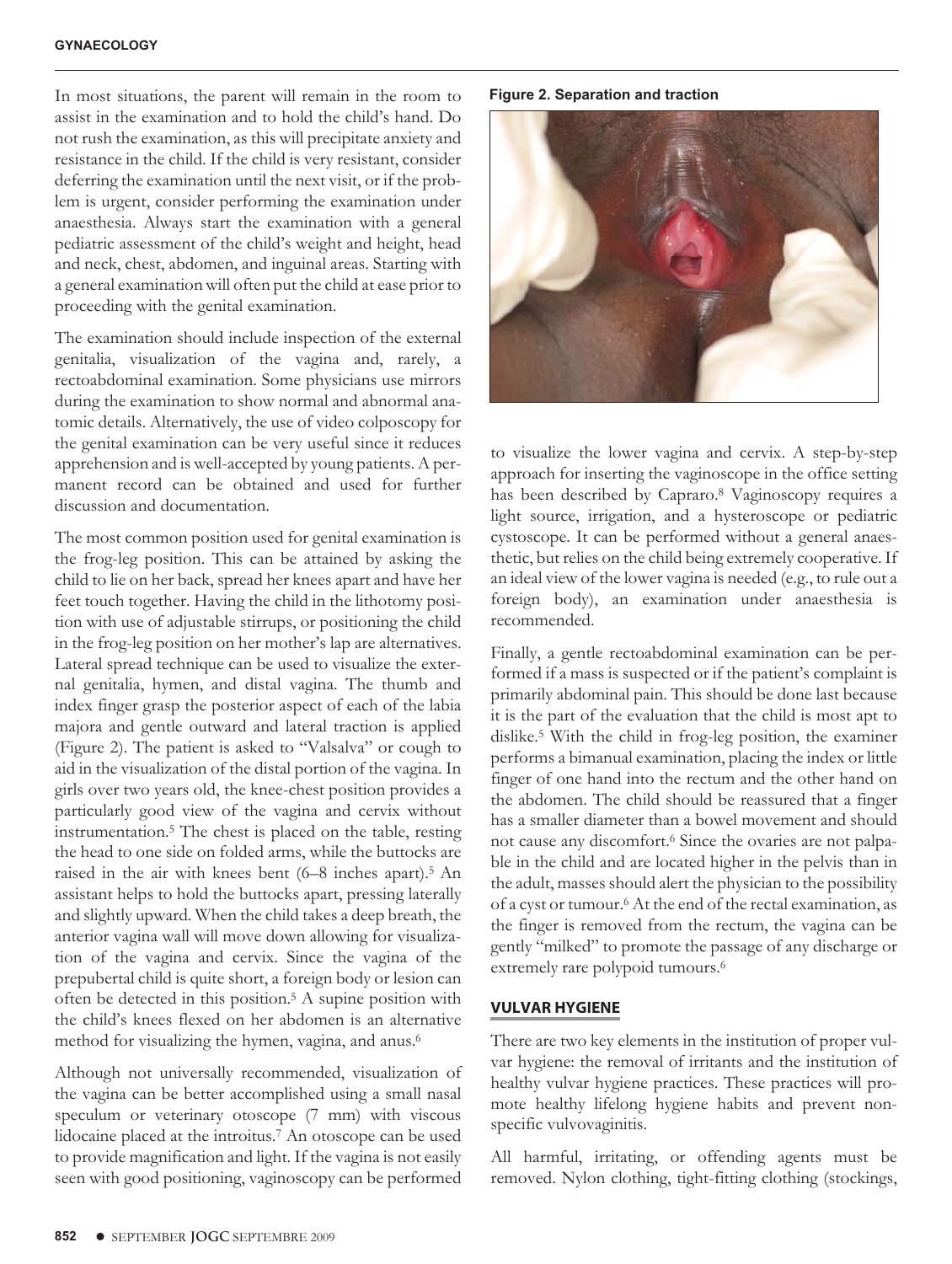ballet leotards), and prolonged exposure to wet bathing suits should be avoided.<sup>9</sup> Loose-fitting cotton clothing is best. At night, a loose-fitting night garment with no underwear is recommended. Undergarments should be washed with a mild, unscented detergent, and fabric softeners and anti-static dryer sheets should not be used.9,10 If convenient, air-drying of the child's undergarments is preferred.

Proper vulvar hygiene begins with good bath practices. Girls who are overweight are particularly susceptible to non-specific vulvovaginitis. The child should sit in a tub of warm clear water for 10 to 15 minutes daily.10 The vulva should never be scrubbed. If smegma is present between the labial folds, this area may be cleansed with gentle front to back washing with a mild soap such as Dove, Aveeno, or Neutrogena.11–13 The child should never sit in a tub with soap, shampoo, or bubble bath. The child can stand up to have her hair washed and rinsed so that she doesn't sit in the soapy water. The vulva should be dried with gentle patting of the vulvar skin or air-drying. When voiding, the child should urinate with her legs wide apart, and she should lean forward to minimize urine pooling in the lower vagina. Following urination or defecation, the child should always wipe in a front to back direction to minimize contamination of the vulva and vagina with enteric organisms.14,15

These helpful tips should be emphasized to all parents and toilet-trained children to help avoid irritation and infections.

# **VULVOVAGINITIS**

Vulvovaginitis continues to be the most common indication for referral to a pediatric gynaecologist. Most children with vulvovaginitis are managed by primary care physicians or pediatricians, with the more severe or recurrent cases referred for specialist care.16 One must be cautious when reviewing the medical literature regarding the etiology and the pathogens responsible for vulvovaginitis in children, because the majority of evidence is based on referral populations and not children in primary care settings.17

Vulvitis and vaginitis in the pediatric population may occur separately or in combination. Symptoms and signs of vulvitis alone include pruritus, tenderness, dysuria, and erythema of the vulva (Figure 3). The presence of discharge is more indicative of a vaginitis. The pathologic discharge associated with vaginitis should be distinguished from the physiologic clear, mucoid discharge that occurs during the newborn period and with the onset of pubertal development.18 The most common presenting clinical features in a recent review of vulvovaginitis in a referral population of prepubertal girls were vaginal discharge in 92%, pruritus in 45%, and dysuria in 30%. Bleeding and pain were reported much less frequently at 8% and 5% respectively. Redness of

#### **Figure 3. Vulvovaginitis**



the vulva was reported by 30% of caregivers.19 Soreness of the vulvar region is more frequently reported in a primary care setting (74%) and may be the predominant presenting symptom.20

The increased susceptibility of children to vulvovaginitis is due to a combination of anatomic and behavioural factors. The anatomic factors include the close proximity of vagina to anus, the lack of labial fat pads and pubic hair, the thin atrophic non-estrogenized vaginal mucosa, the thin delicate vulvar skin, and an alkaline vaginal pH.19,21 Behavioural factors that may facilitate the development of vulvovaginitis include a tendency to poor hygiene, children's natural curiosity with exploration of their bodies including masturbation, and, in some, underlying chronic constipation.15,19,22–24

The assessment of any child with vulvar irritation includes taking an appropriate history and conducting a physical examination. The history should include the child (if possible) and involves assessment of the duration of symptoms, presence and description of discharge, prior home or prescribed therapies, presence or absence of pubertal development, trauma, history of foreign body insertion, history of dermatitis or atopy, perineal hygiene, and concern regarding abuse. The physical examination should include a general physical examination, with particular attention to Tanner staging and general assessment of skin and mucosal surfaces for lesions. An inspection of the external genitalia will demonstrate perineal hygiene, vaginal discharge, hymenal anomalies, skin lesions, secondary excoriations, and evidence of trauma. A rectoabdominal examination may be of value in the presence of a foreign body and may express discharge not previously visualized.25 Further assessments may include a vaginoscopy or vaginal cultures, depending on the differential diagnosis.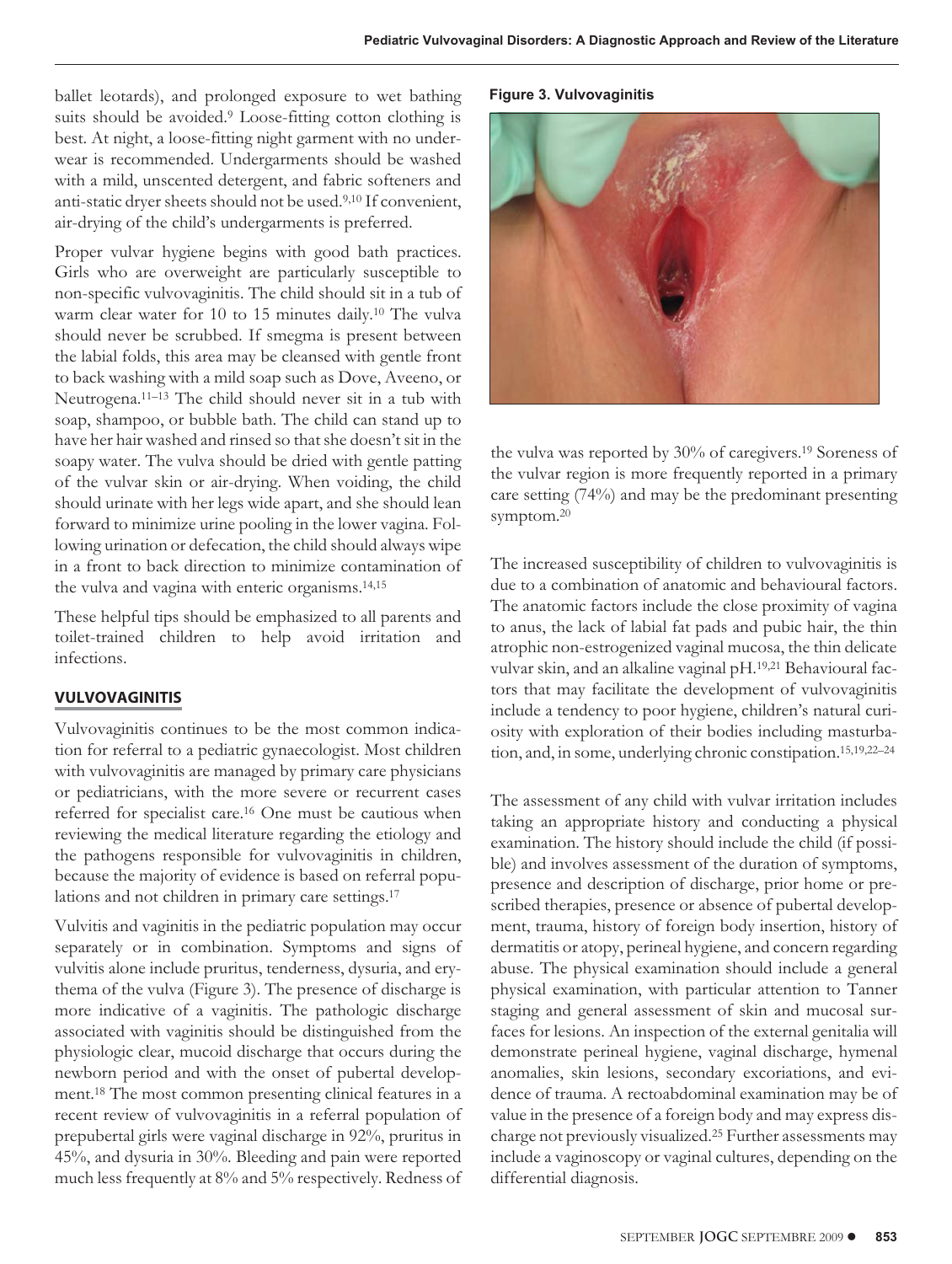The differential diagnosis of vulvovaginitis includes vaginal foreign bodies, sexual abuse, sexually transmitted infections, pinworms, lichen sclerosus, psoriasis, eczema, contact dermatitis, scabies, lichen planus, ectopic ureter, congenital enteric fistula, and systemic disorders (e.g., Kawasaki disease, Crohn's disease, scarlet fever).16,21,25,26

Non-specific vulvovaginitis is vulvovaginal irritation without an identifiable bacterial pathogen, and it accounts for 74% to 80% of all cases.19–21,24 It may also be referred to as irritant or atopic contact dermatitis.19 The term allergic contact dermatitis is used when a specific irritant can be identified (e.g., latex) but is uncommon in the pediatric age group.19 Non-specific vulvovaginitis often responds to a regimen of hygiene measures and avoidance of any identified irritants.21 With severe inflammation, topical estrogen or a topical steroid cream may facilitate healing.21 Referral to a specialist should occur in clinical situations when symptoms fail to resolve with appropriate treatment measures, when the diagnosis is unclear, or when parents require reassurance.

Positive cultures are more likely in the clinical setting of visible vaginal discharge with moderate to severe inflammation extending beyond the introitus.19,20,27 Cultures are obtained trans-hymenally from the lower vagina with the child relaxed in a frog-leg or knee-chest position. A fine cotton swab moistened with saline (Calgiswab or urethral aluminum swab) may be passed easily into the vagina without touching the hymenal edges and causing discomfort. Another method of obtaining samples is by inserting the proximal end of an intravenous butterfly catheter into the end of a red rubber catheter.28 With a syringe attached, this can be used to flush 1 mL of sterile normal saline into the vagina and then used to aspirate the sample for cytology, wet mount, and cultures. If abuse is suspected, Chlamydia and gonorrhea can be recovered from vaginal secretions in the prepubertal population.27

Pathogens may be demonstrated in vaginal cultures of up to 26% of children with vulvovaginitis.19,20 Recognition of bacteria present in the normal flora will limit the overtreatment of non-pathogens. The non-sexually transmitted pathogens in vulvovaginitis are group A beta-hemolytic *Streptococcus, Haemophilus influenzae, Staphylococcus aureus, Moraxella catarrhalis, Streptococcus pneumonia, Neisseria meningitides, Shigella,* and *Yersinia entercolitica. Escherichia coli* may be present in asymptomatic patient populations, and therefore coliforms are often not considered pathogens.29 Group A beta-hemolytic *Streptococci* and *Haemophilus influenzae,* transferred from the upper respiratory tract, are the two most common causative agents, in both primary care settings and referral populations.17,19,29–31 Cyclical variations in the incidence may follow the trends of upper

respiratory tract infections with similar organisms; with streptococcal vulvovaginitis, concurrent throat swabs are positive in 5% to 92%.21,24, 29,31,32 *Candida* is rarely, if ever, a pathogen in the prepubertal child with vulvar irritation.<sup>23,24</sup> Contrary, however, to evidence of pathogens in cultures, a survey of general practitioners in the United Kingdom revealed that 41% believed the most common pathogen associated with prepubertal vulvovaginitis was *Candida.* As a result of their expectation of causation, the most common treatments prescribed to this patient population were antifungals.16 Many families may hold a similar erroneous belief, hence it is important to ask about home remedies applied during the intake history. *Shigella* is an uncommon cause of prepubertal vulvovaginitis. Although it has been reported that 50% of patients with *Shigella* vulvovaginitis present with a bloody discharge, a more recent review from an endemic community found that bloody discharge and diarrhea are absent in the majority of cases.33,34 A quinolone or cefixime antibiotic should be used for empiric therapy.33 Treatment of a specific pathogen includes the hygiene measures recommended for non-specific vulvovaginitis and appropriate antimicrobial therapy, usually by oral administration.

In the presence of a vaginal foreign body, the presenting symptoms are more likely to be recurrent or resistant to previous treatment modalities and accompanied by foul smelling discharge or, less commonly, vaginal bleeding. A vaginoscopy, which may be facilitated by sedation or general anaesthesia, will allow visualization of the foreign body. Toilet paper is the most common foreign body found. It may be flushed from the vagina using a pediatric feeding tube, Foley catheter, or red rubber catheter as previously described. Viscous lidocaine can be placed at the introitus, if necessary, for anaesthesia.

In the setting of predominant perianal pruritus, nocturnal symptoms, and a low-grade vulvovaginitis, consider the diagnosis of pinworms (*Enterobius vermicularis*). Secondary infection with fecal organisms such as *E. coli* is common with spread of the pinworms from the anus to the vagina. Demonstration of pinworms involves either inspection of the anal area at night with a flashlight or application of clear adhesive tape to the anal area in the morning to collect ova.26 As both of these measures may prove awkward and difficult, empiric treatment with 100 mg mebendazole, repeated two weeks later, is an option.19

# **LABIAL ADHESIONS**

Labial adhesions, also known as labial agglutination or labial fusion, constitute an acquired condition in which the labia are adherent in the midline (Figure 4). The estimated incidence of labial adhesions in prepubertal girls has typically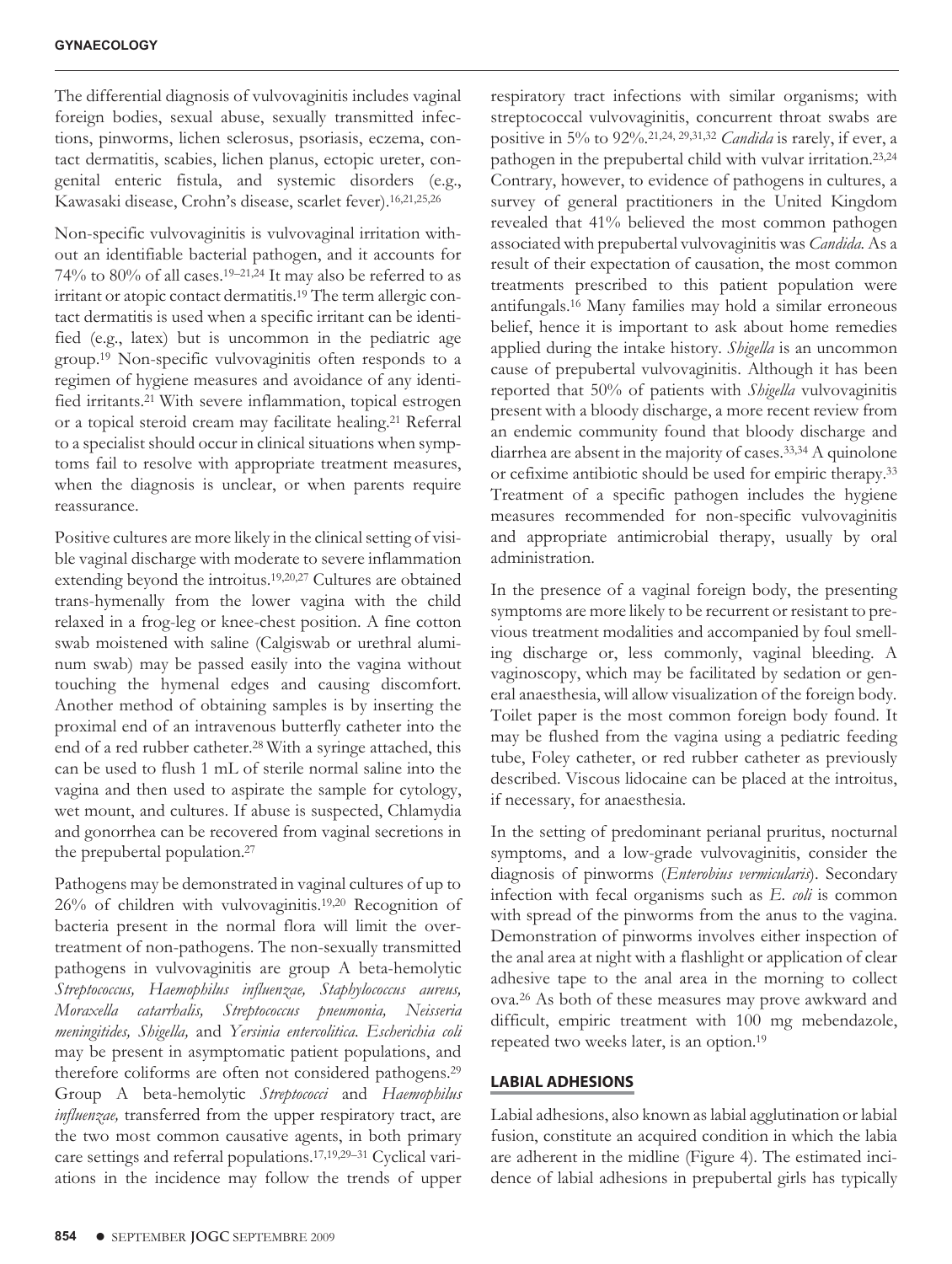been reported as 0.6% to 3%.35–39 Recent studies have revealed that it may be present in as many as 38.9% of healthy girls.40,41 It is not present in newborn females.39 The hypothesized etiology is that irritants denude the thin, non-estrogenized epithelium of the labia.42 Adhesions then form and re-epitheliazation occurs, forming an avascular connection between the two labia. It has been suggested by some authors that labial adhesions should arouse suspicion of sexual abuse,43–45 but given how frequently labial adhesions are identified, this is likely an uncommon association.

Young girls typically present between six months and six years of age.37,45 The patient may mistakenly be referred for congenital absence of the vagina, ambiguous genitalia, or imperforate hymen.

There is controversy regarding the best treatment for prepubertal girls with labial agglutination.46 The limited information available in the literature is all retrospective. Only one study looking at the natural history of the condition has been published; this reported that all agglutination resolved without treatment within 18 months ( $N = 10$ ).<sup>47</sup> The hypothesis is that once the young girls begin endogenous estrogen production, the adhesions will resolve spontaneously.

Many authors suggest using hygiene measures with or without some form of bland cream (e.g., petroleum jelly or vitamin  $A + D$  ointment).<sup>48</sup> Hygiene measures consist of removal of all potential vulvovaginal irritants (soaps, bubble baths, restrictive clothing) and daily sitz baths. Bland creams protect the labial epithelium from irritants, thereby discouraging adhesions. One study with data on the treatment with bland cream ( $N = 5$ ) showed no change after one month.49 The authors did not mention use of additional hygiene measures (i.e., sitz baths).

When patients are symptomatic or when significant agglutination is present, estrogen cream can be used. Symptoms can include vulvovaginal irritation, urinary dribbling, and urinary tract infections. Urinary retention is uncommon.<sup>50</sup> Conjugated estrogen cream is approved for use in postmenopausal women for short-term management of urogenital symptoms, but is not approved for use in children, despite its common use in adults. The efficacy of estrogen cream for the treatment of prepubertal labial agglutination ranges from 50% to 91% in the literature, while treatment duration varies, with application once or twice daily for two to six weeks.49,51,52 Estrogen cream should be applied with a gentle amount of pressure to the line of fusion only, either with a finger or cotton swab. The pressure itself may aid in resolving the adhesions. Side effects can include local irritation (erythema or burning), vulvar pigmentation, or pubertal changes (breast buds).<sup>37</sup> Most studies ( $N = 25-50$ ) do not report any pubertal

#### **Figure 4. Labial adhesions**



changes.34,49 One study reported breast budding in 8.7%  $(2/23)$ , but the length of treatment was not specified.<sup>53</sup> The breasts regressed following cessation of treatments in both cases. The exact incidence of all these various side effects and their relation to estrogen dose is not known. Following successful treatment with estrogen, the risk of recurrence may be minimized by daily application of a barrier cream (e.g., petroleum jelly); we suggest that a duration of six months should be sufficient.

Manual separation should be reserved for patients with acute urinary retention (complete agglutination) or failed medical treatment. This may be accomplished in an office setting using topical anaesthesia (e.g., EMLA cream or xylocaine)53,54 or awake sedation (e.g., midazolam),55 with minimal discomfort and high success. General anaesthesia in the operating room is also an option, particularly if the child is very anxious or the adhesions are thick. One should note, as with estrogen treatment, there is a significant recurrence rate, which may be as high as  $40\%$ .<sup>53</sup>

#### **LICHEN SCLEROSUS**

Lichen sclerosus is a chronic skin disorder of unknown etiology. Familial cases have been reported, suggesting a genetic tendency.56–60 There is an established association between LS and autoimmune diseases such as vitiligo, thyroid disease, alopecia areata, rheumatoid arthritis, and diabetes mellitus.56,60,61 There also appears to be an immunogenetic association with HLA class II DQ7.56,60,62,63 There may also be a hormonal component, as patients with LS are often premenarchal or postmenopausal.57,58,60,63,64 One study reported a 75% improvement of symptoms at menarche, with only 30% concomitant improvement in physical signs.63 It has also been postulated that genital carriage of human papillomavirus in prepubertal girls may be a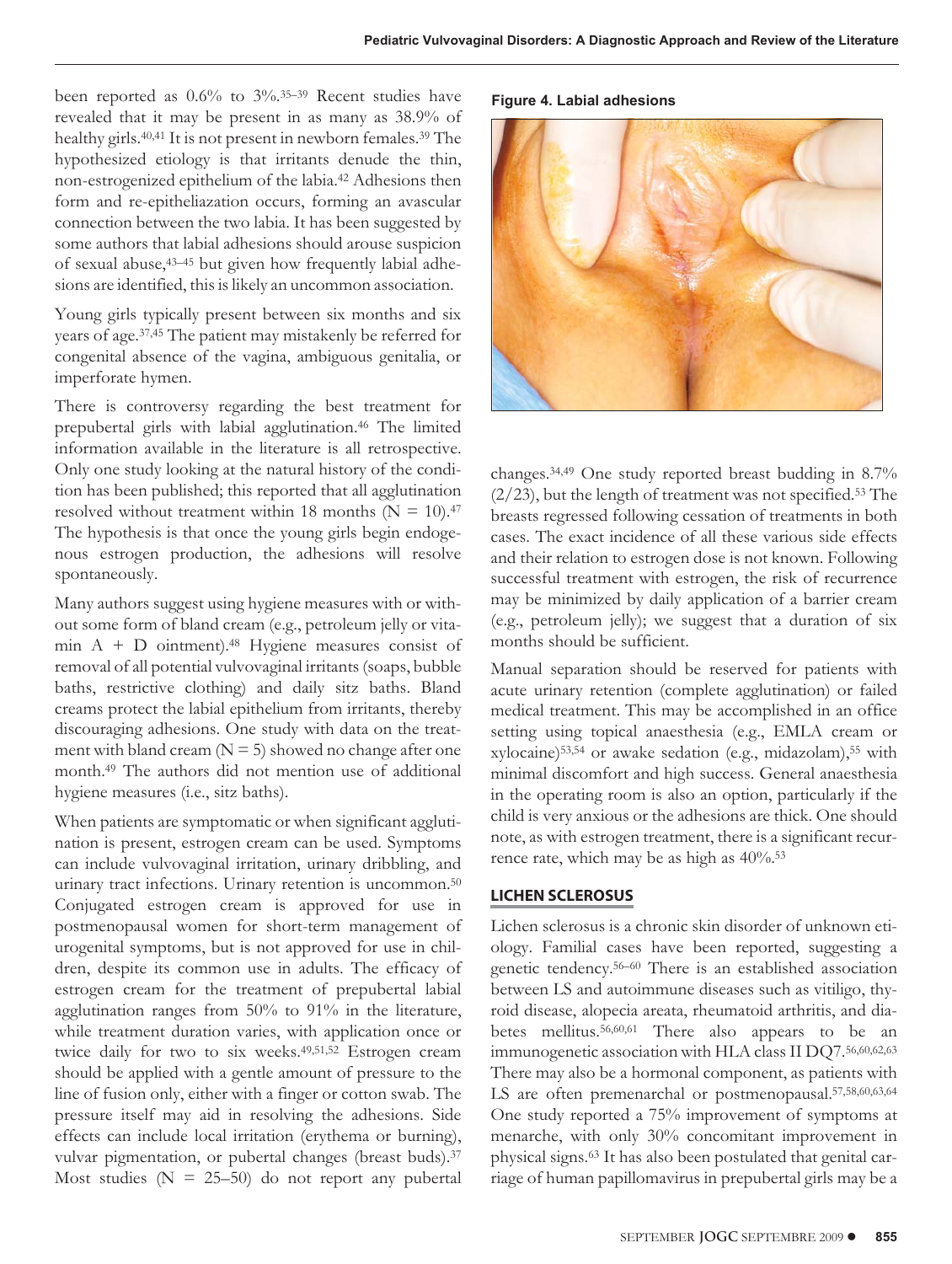trigger for the development of LS. At the present time, there is no evidence to suggest HPV-typing in patients with lichen sclerosus.65

Lichen sclerosus is seen most frequently in adult women, but 10% to 15% of cases arise during childhood.56,63,66–68 Its prevalence has been estimated at less than 1 in 900 in premenarchal girls.57 The mean age at diagnosis in children is 5.5 to 6.7 years.56–59,68 Clinically, these young girls may present with pruritus, soreness, erosions and fissures, papules and lumps, bleeding, dysuria, constipation, or pain with defecation.57,63,68 Because of the variable presentation, these patients may present to pediatricians, urologists, gastroenterologists, dermatologists, or gynaecologists. Important points to elicit on history include age at presentation, symptoms, vulvar hygiene practices, history of trauma or sexual abuse, personal or family history of skin diseases, atopy or autoimmune diseases, and previous treatments.

LS typically appears as a sharply demarcated white figure-of-eight encircling the vulva and anus (Figure 5).58,63,64,66,68,69 Erythema, purpura, fissuring, erosions, and scarring are often present. Over time, altered architecture with fusion and resorption of the labia minora and introital narrowing may occur. Papules and lichenification involve the labia and anal area without affecting the hymenal structures. Extragenital manifestations are uncommon, but may involve the arms, trunk, shoulders, and head.57,66,70 There have been reports of lichen sclerosus leading to mistaken accusations of abuse.57,58,63,66,70 The diagnosis is usually made by clinical examination; a biopsy is rarely required.68

Lichen sclerosus is best treated with a potent topical corticosteroid. The use of a short course of high potency topical corticosteroid appears to be effective, safe, and well-tolerated, with minimal side effects. The pediatric literature includes a few small prospective case series  $(N =$ 10–15).66–69 Various formulations have been used, including 0.05% betamethasone dipropionate and 0.05% clobetasol proprionate ointments.66–68 The frequency and duration of treatment ranges from two to three times daily application for up to 6 to 12 weeks, until clinical resolution.<sup>66–68</sup> Some authors report continuing 1% hydrocortisone ointment daily or 0.1% triamcinolone following resolution for an additional three months.67 Clinical improvement has been reported in 93% to 100% of pediatric patients.66–68 Recurrences are common and reported to be as high as  $60\%, 66$  or an average of two flare-ups per year.68 Side effects may include steroid-induced atrophy, telangiectasias (0-27%),<sup>66,67</sup> or erythema (18%).<sup>67</sup> Although not yet well studied in the treatment of LS, tacrolimus, a novel immunomodulating agent, may prove useful in the future.69,71

#### **Figure 5. Lichen sclerosus**



# **PSORIASIS**

Psoriasis affects  $0.5\%$  to  $3.0\%$  of adults.<sup>72</sup> In one study, 31.5% of patients with psoriasis could recall that the onset of symptoms was prior to age 16.73 In another review, 2% of patients were diagnosed with psoriasis as infants, 8% as children, and 25% as adolescents.72 In an audit of prepubertal girls seen by dermatologists, psoriasis was diagnosed in 17% of those referred with vulvar abnormalities.74 Nearly one half of patients may have a first degree relative with psoriasis.73

Psoriasis most frequently affects the scalp, extensor surfaces of the limbs (elbows and knees), and the sacral region.75 In the genital area, the vulva, perineum, and anus may be involved, sparing the labia minora and vagina.<sup>74,76,77</sup> While the classic appearance of psoriasis is discrete erythematous papules and plaques covered with silvery scales, the lesions of the genital region are not scaly.77 The lesions may have a glazed appearance with or without superficial erosions and fissuring deep in folds (flexural psoriasis).78 Nail pitting or the presence of scalp or postauricular erythema and scaling may be subtle signs to help confirm the diagnosis.74 In rare instances, the vulva may be the only site of disease.75 Stress, cutaneous injury, and upper respiratory streptococcal infections may trigger exacerbations.72 The appearance of a psoriatic lesion at the site of skin injury is referred to as Koebner's phenomenon, appearing 3 to 30 days post injury.72,75 As psoriasis is primarily a process that involves the epidermis, scarring is rare.78 An earlier onset of disease does not indicate a more aggressive form of disease.78

The treatment of psoriasis in children does not differ from that in adults, although some of the treatments applied to psoriasis elsewhere on the body are too irritating for vulvar application.76,77 Avoidance of skin injury and good vulvar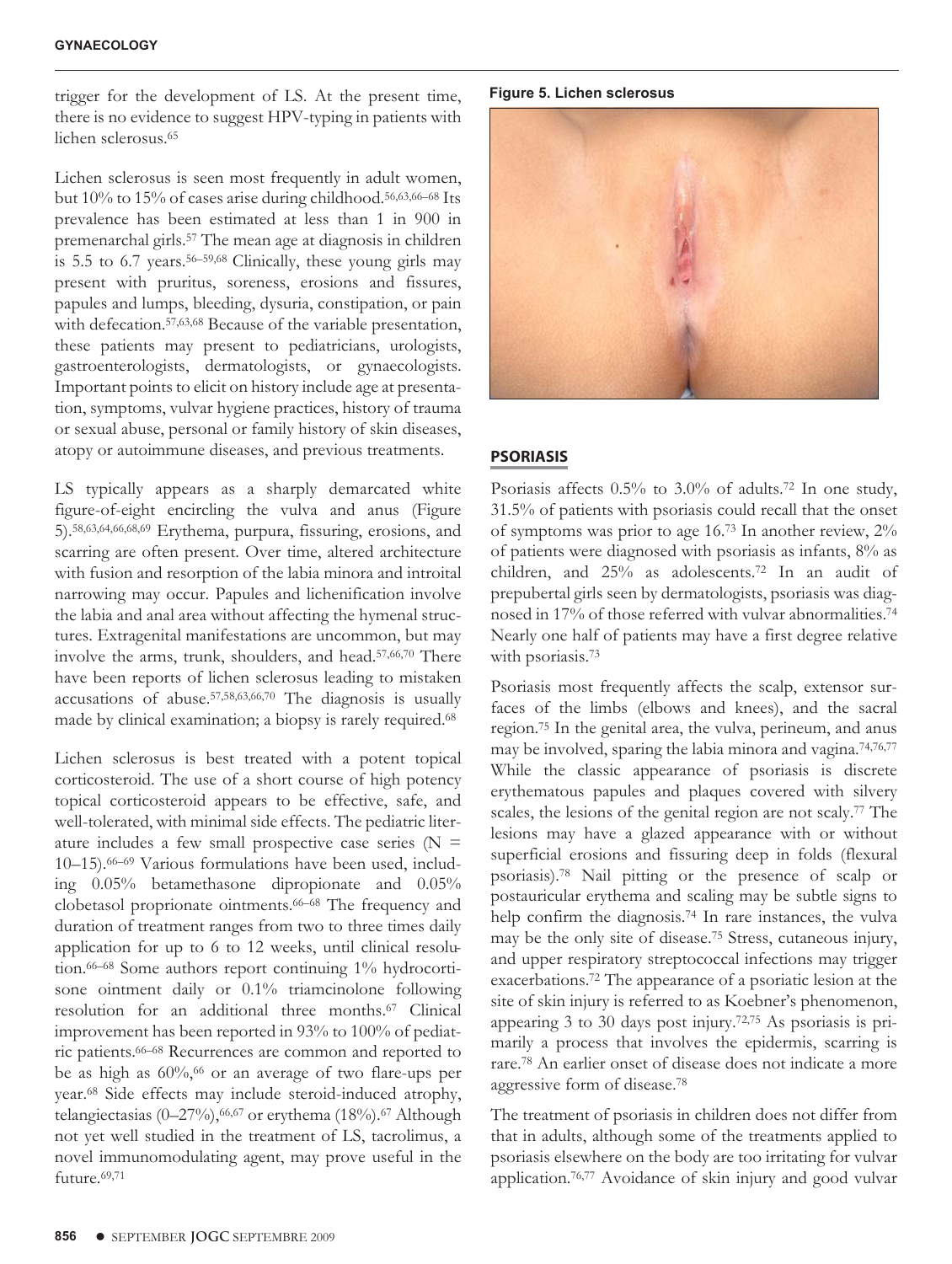hygiene should be emphasized. Emollients and moisturizers may be helpful.72 Investigate for and treat concurrent infections with antibiotics and antifungals as indicated. Streptococcal vulvovaginitis may be seen in conjunction with psoriasis.74 Moderate to high potency topical steroids are commonly used for initial control; fluorinated ointments are recommended to be used two to three times daily.72,76 Low potency steroids can be used for maintenance with or without weak tar preparations. Systemic treatments, such as methotrexate or retinoids, should be considered second line agents for vulvar psoriasis and some authors suggest avoiding their use in the pediatric population.72,77

# **GENITAL ULCERS**

In developed countries, most sexually active patients with genital ulcers are diagnosed as having herpes (30%), but up to 55% will have a non-specific ulcer of unknown etiology.79,80 This is in contrast to Africa and Asia, where the most common diagnoses are chancroid (45%) and syphilis (25%).80 Genital ulcers are relatively uncommon in girls and young women without a history of sexual activity, and published reports are scarce. The largest case series reported findings in nine such girls; eight of nine were premenarchal. Six patients had viral systemic symptoms but no etiology could be determined, and three patients had recurrent ulcers and a possible diagnosis of Behçet's syndrome.81

Genital erosions and ulcers in children and adolescents can present a complex diagnostic dilemma and therefore a good history is crucial. Enquire about sexual activity, because this is pivotal to the differential diagnosis. Be aware that inoculation of infectious agents can occur through digital- and oral-genital contact. Explore the possibility of sexual abuse if there is any suspicion. Enquire if the ulcer is painful (it would be painless with syphilis), recurrent (as in herpes or Behçet's), or present elsewhere (suggesting dermatitis or vasculitis).82–84 Ask if there are associated symptoms such as fever or malaise (suggesting a viral etiology, such as mononucleosis or herpes) or gastrointestinal symptoms (as in Crohn's disease).84,85 A history of travel should alert the clinician to infections rarely seen in North America (e.g., amebiasis or leishmaniasis).80,84 Enquire about medications (to rule out fixed drug reaction).79,84 A thorough past medical history is important, as the presentation and natural history of genital ulcers can be influenced by many factors including immune status, secondary infection, systemic disorders, and dermatologic disease.

Carefully examine the skin and oral mucosa and assess for signs of systemic illness. Examine the vulva and perineum. A blister is a fluid-filled vesicle that can rupture to leave an erosion, involving only the epidermis; an ulcer affects both

#### **Figure 6. Vulvar ulcers**



the dermis and epidermis<sup>79</sup> (Figure 6). The differential diagnosis of solitary ulcers should include syphilis (*Treponema pallidum*), chancroid (*Hemophilus ducreyi*), Crohn's disease, pyoderma gangrenosum, ulcerative vulvitis (bacterial pathogen or trauma), and cancer (basal or squamous cell carcinoma).79,84,86 Multiple ulcers are more typical with herpes, chicken pox or shingles (VZV), mononucleosis (EBV), secondary syphilis, candidiasis, scabies, Behçet's syndrome, aphthous ulcers, and fixed drug reactions.79,84,86

Acute ulcers should be cultured for bacterial, viral, and fungal infections.79,80,84 A biopsy may be performed, particularly if the ulcers are unexplained and chronic or recurrent.79,84 The biopsy should be done at the edge of the lesion, not at the base, and should include normal skin. Serology may be helpful (HSV, VDRL, EBV).<sup>79,80,82,84</sup> Depending on the level of suspicion, consultation with a specialist in dermatology, gastroenterology, ophthalmology, or rheumatology may be necessary to exclude a specific diagnosis. The following provides a brief description of some of the more common diagnoses to consider in young girls (Table).

1. Herpes simplex virus infection presents with painful, multiple, vesicular, or ulcerative lesions. The incubation period is two to seven days. During the first episode, 50% to 75% have systemic symptoms including fever, malaise, headache, myalgias, and bilateral tender inguinal lymphadenopathy.79,80 The majority of genital lesions are caused by HSV-2.79,80,84 Auto-inoculation from HSV-1 can occur, and it often has less frequent recurrences.79,80 The virus is usually shed from active lesions, but asymptomatic shedding can occur.79,80 The inactive virus resides in the dorsal root sacral ganglia. Virus isolation by tissue culture is the most accurate means of diagnosis.80,83,87 Treatment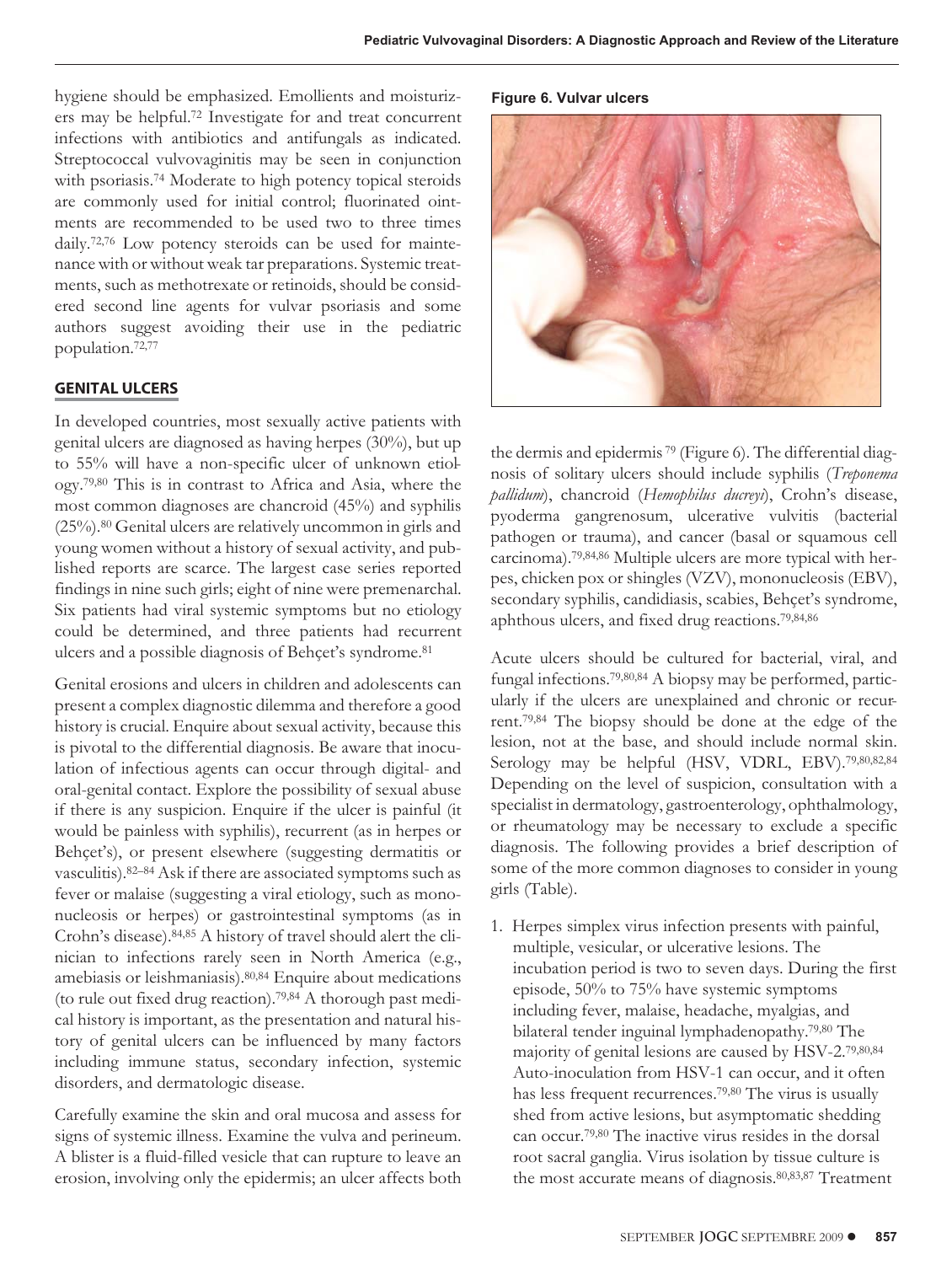| <b>Infectious</b>                                                                 | Non-infectious                                                                                                   |
|-----------------------------------------------------------------------------------|------------------------------------------------------------------------------------------------------------------|
| Venereal                                                                          | Dermatologic                                                                                                     |
| Herpes (HSV) 15,76,79-91,93                                                       | Aphthous ulcers <sup>77,79,82</sup>                                                                              |
| Syphilis (T. pallidum) <sup>79,81,82,86-88,90</sup>                               | Dermatitis: lichen sclerosus, lichen planus, psoria-                                                             |
| Chancroid (H. ducreyi) <sup>79,80</sup>                                           | sis, eczema <sup>79,80,82,84,85,87</sup>                                                                         |
| Lymphogranuloma venereum (C. trachomatis<br>L <sub>1</sub> ,2,3) <sup>79,80</sup> | Vesiculobullous skin disease: Bartholinitis,<br>hidradenitis suppurativa, pemphigus <sup>74,76,79,82,84,86</sup> |
| Granuloma inguinale (C. granulomatis) <sup>79,80</sup>                            | <b>Vasculitis</b>                                                                                                |
| Scabies <sup>79,80,83,84</sup>                                                    | Behçet's syndrome <sup>77,79-83,86-88,91</sup>                                                                   |
| Non-venereal                                                                      | Systemic lupus erythematosus <sup>79,84,86</sup>                                                                 |
| Viral: chicken pox/shingles (VZV) <sup>79,82</sup>                                | Other                                                                                                            |
| Mononucleosis (EBV) <sup>81,82,84,86,87</sup>                                     | Crohn's disease <sup>86</sup>                                                                                    |
| HIV, other                                                                        | Insect bites <sup>79,84</sup>                                                                                    |
| Fungal: Candida, Actinomycosis <sup>79,80,82,84</sup>                             | Trauma: foreign body, sexual injury <sup>79,84,90</sup>                                                          |
| Bacterial: pseudomonas aeruginosa, diphtheria,                                    | Adverse drug reaction <sup>76,77,79,80,86,87</sup>                                                               |
| (para) typhoid <sup>74,79,82,84</sup>                                             | Neoplasm: Paget's, Bowen's, basal or squamous<br>cell carcinoma, lymphoma, leukemia <sup>79,82,84,86</sup>       |
| Other: amebiases, brucellosis <sup>79,80</sup>                                    |                                                                                                                  |

#### **Differential diagnosis of genital ulcers in young girls**

is with analgesics, oral antiviral medication (such as acyclovir), and antibiotics if secondary infection is present. Intravenous therapy may be required for severe disease.

- 2. Epstein Barr virus is the infectious agent causing mononucleosis.86 Patients typically present with flu-like symptoms and a sore throat. Various case reports have confirmed acute infection with EBV in the presence of vulvar ulcers.81,86 The ulcers are typically described as painful, punched-out lesions with irregular borders.79 They may last a few weeks but are usually self-limited. The monospot heterophile antibody test may not be reliable and therefore EBV titres are needed for a definitive diagnosis. Treatment is supportive and may include sitz baths and topical or oral analgesics.
- 3. Aphthous ulcers, known as canker sores when oral, can also be seen in the genital area. They are painful, shallow ulcers involving mucosal surfaces. They are non-infectious and possibly immune-mediated. Treatment is symptomatic.
- 4. Behçet's syndrome is a chronic, relapsing systemic vasculitis of unknown etiology.79,81,82,87,88 It is more prevalent in individuals of Japanese or Mediterranean origin. Patients typically present with recurrent, painful oral or genital ulcers (or both) that may be single or multiple, shallow or deep, round to oval in shape, and have a yellowish necrotic base.79,83,84,85 There are no specific diagnostic tests. The International Study Group for Behçet's suggests that the diagnosis includes

the presence of oral aphthous ulcers recurring at least three times a year, plus at least two of the following: recurrent genital ulcers, uveitis or retinal vasculitis, skin involvement such as erythema nodosum, or a positive pathergy test.79,84,86,87 Treatment is primarily symptomatic; corticosteroids and other drugs (e.g., colchicine, methotrexate) have been used.83,84,85

- 5. Crohn's disease, an inflammatory bowel disease, may have vulvar manifestations including linear ulcers with prominent edema, fissures, or fistulas,74,76,79,81,83,84,89–91 Occasionally vulvar ulcers may precede gastrointestinal symptoms.92
- 6. Fixed drug eruptions can involve the genitalia.77,79,82,84,87 Ulcers are recurrent, occurring in the same location each time the drug is ingested. Possible implicated medications include NSAIDs, acetaminophen, metronidazole, sulfonamides, tetracycline, phenytoin, oral contraceptives, or barbiturates.77,84,87

In conclusion, the differential diagnosis of genital ulcers is extensive. The history should ascertain if the person is sexually active and whether this is a first episode or recurrent. If vesicles are present, HSV is the most common diagnosis. The ulcer(s) should be cultured and a biopsy may be considered. In young girls, HSV or syphilis should raise the suspicion of sexual abuse. Even after thorough investigations, a specific cause for vulvar ulcers is often difficult to establish, especially in non-sexually active children.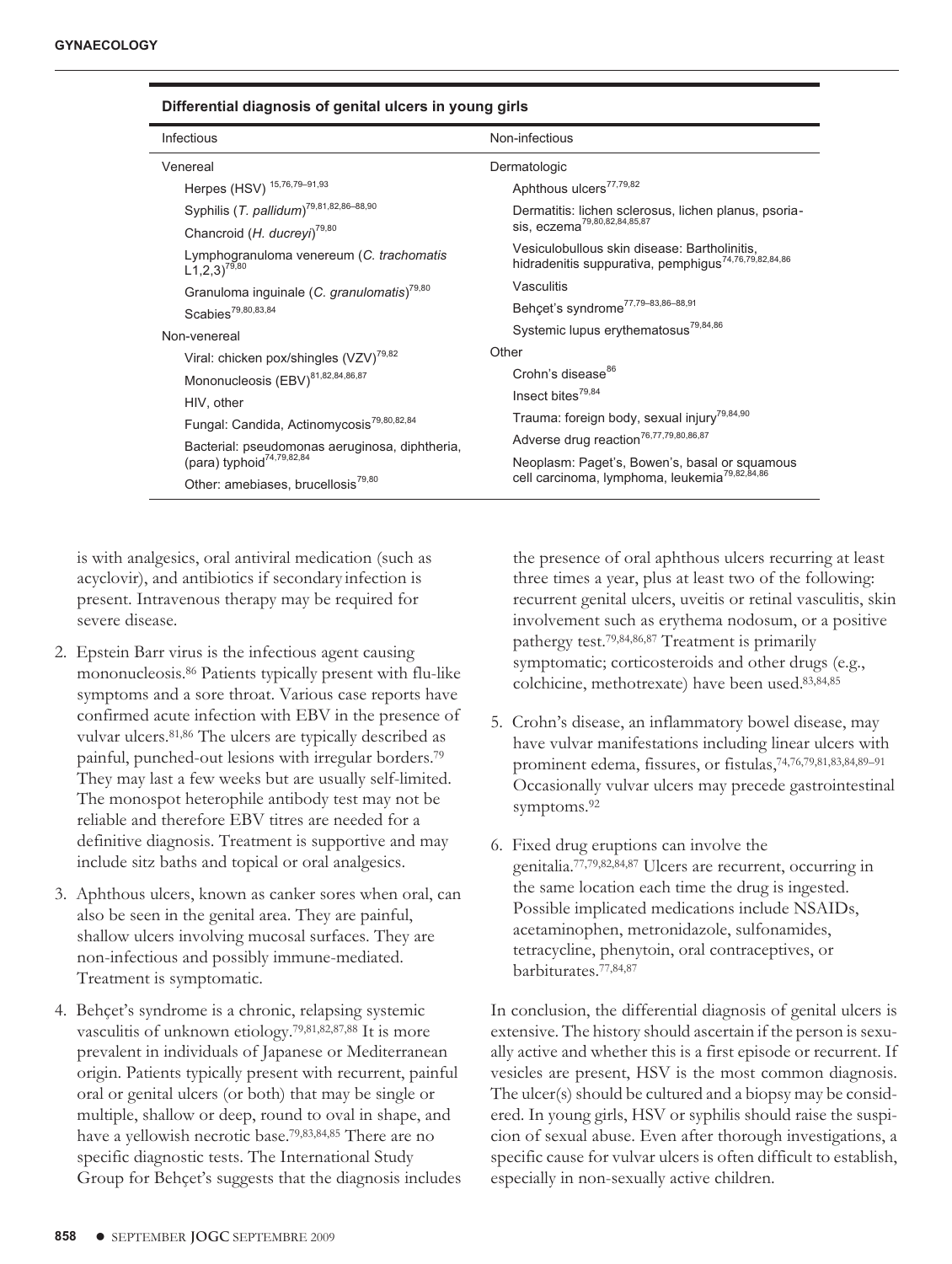### **Figure 7. Urethral prolapse Figure 8. Straddle injury**





### **URETHRAL PROLAPSE**

Urethral prolapse occurs in prepubertal and menopausal females. It is more common in black female children than in white.<sup>93</sup> The hypo-estrogenic state predisposes the child to urethral prolapse, but often the precipitant is a history of repeated Valsalva, such as would occur with chronic constipation, chronic cough, or a urinary tract infection with the constant sensation of needing to strain. The urethral mucosa protrudes beyond the urethral meatus, forming a beefy, red, friable, congested mass (Figure 7). The patient may be referred with urinary tract symptoms (hematuria, dysuria), blood staining in the diaper or undergarments, a vaginal mass, or concerns about abuse.

Opinions differ regarding the ideal and most effective management strategy. Some authors advocate surgery as first line therapy,93,94 while others believe that conservative approaches are successful in the vast majority of cases.95,96 Unfortunately the case series are often small and always retrospective chart reviews.97,98 Rubin et al. in 1997 reported the largest series, involving 58 white prepubertal girls. Of those children, 38 failed conservative medical therapy either initially or because of recurrence.99 Nonetheless, local care and medical therapy is minimally invasive and does not require an anaesthetic. Most authors agree that with the first presentation, these basic measures should be tried before opting for mucosal excision.95–99 Conservative treatment includes topical estrogen (at least nightly), soothing tub soaks, and analgesics.<sup>95</sup> Some authors report using hexachlorophene soap and topical proviodone in addition to estrogen cream and sitz baths.96 The child may need to void in a tub bath to reduce the discomfort. Treating the Valsalva-related precipitant is paramount. When treatment is successful, the urethral mucosa will regress over the course of a few days to a few weeks. Alternatively, when

conservative measures are unsuccessful or when the problem is recurrent, surgical excision is warranted. Essentially, the prolapsed distal mucosa is excised with re-anastomosis of the proximal urethral mucosa to the vestibule using a fine absorbable suture.93–99 There is little consensus on technique or success rates.93–99 Rubin et al. reported surgical complications that included bleeding, urethral stenosis, and recurrence.99 Another study of 23 patients concluded that ligation over a Foley catheter should be discouraged.98

#### **STRADDLE INJURY**

Straddle injury usually refers to a genital injury resulting from inadvertent trauma to the perineum. As the term implies, the mechanism of injury often results in separation of the child's legs, allowing direct force on the vulva and perineum. Occasionally the mechanism can involve something sharp, but usually the force is blunt. Examples would include falling on to the cross-bar of a bicycle, slipping off a diving board and making contact with the edge upon descent, or mishaps related to monkey bars or jungle gyms.100

The history is paramount in the context of genital trauma. There must be a clear and plausible explanation, preferably provided by both the child and an adult witness independently.101 Most injuries are minor lacerations or abrasions of the labia minora and posterior fourchette, accompanied by bruising of the labia majora and mons (Figure 8). With very rare exception, the labial fat pads of the vulva protect the hymen and lower vagina, preventing tearing or compromise.102,103 Often the perineal body and posterior fourchette are splayed apart, resulting in a shallow separation from the shear force. The labia minora can be severed, and this often results in persistent bleeding. External bruising, which may not be noted until the following day, is a common finding on physical examination. Fortunately, significant injuries to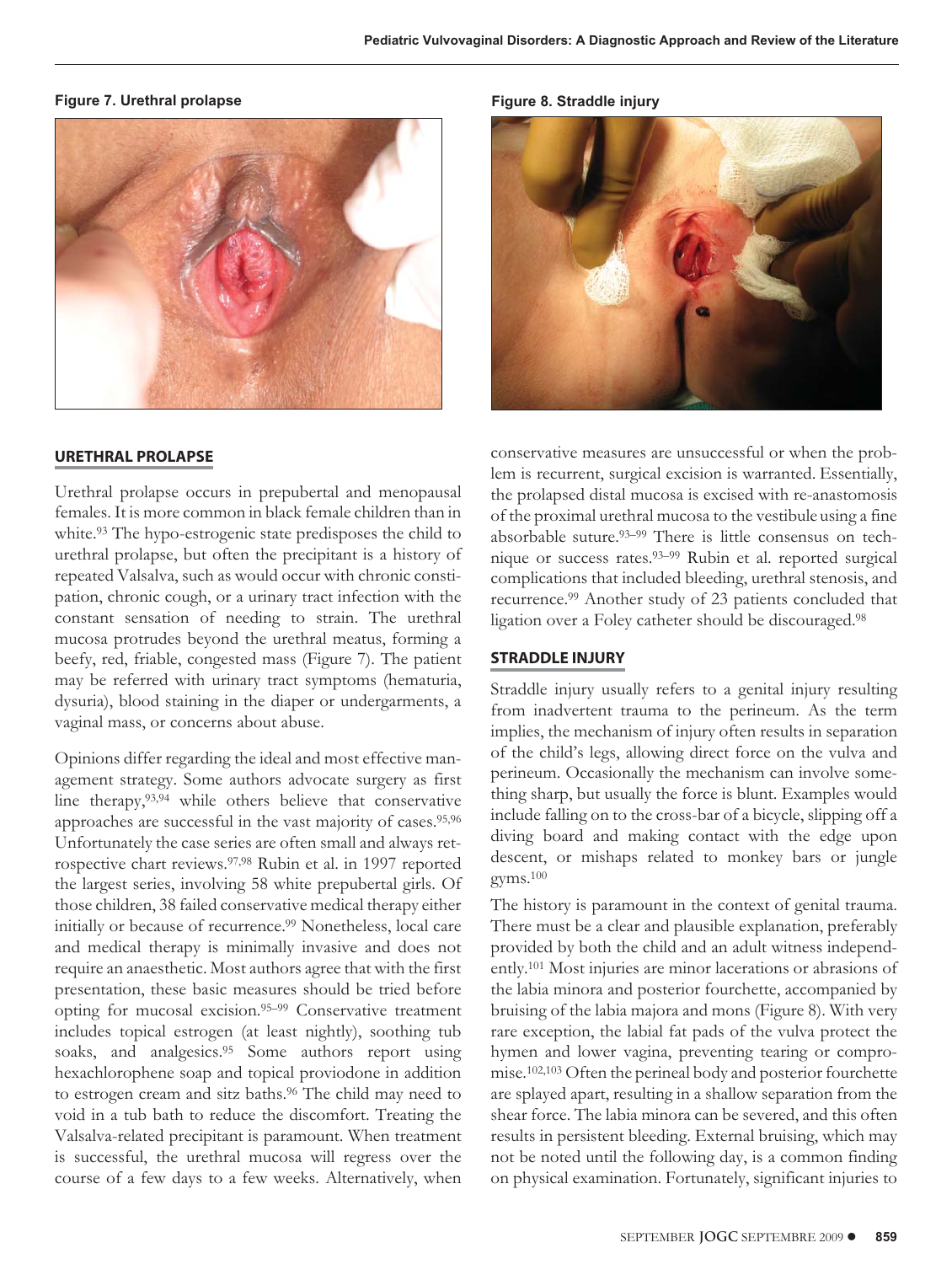the urethra and bladder are uncommon in females with a straddle injury except when there has been a great force and a concurrent straddle-related pelvic fracture. The management of trauma-related injuries to the urinary tract is outlined in the urologic literature.104–109 Indications for examination under anaesthesia include an inability to void or concern about urethral integrity, ongoing bleeding requiring suture or hemostasis, a large or expanding hematoma that needs to be evacuated, suspected anal sphincter injury, and penetrating injury necessitating inspection of the upper vagina. When explanations or reports are inconsistent, deliberate injury should be suspected.102,103 Hymenal, vaginal, or perianal lacerations suggest a penetrating genital injury and are suspicious for sexual assault or abuse. Signs of other injuries elsewhere on the body may raise suspicion of abuse. An assessment for abuse by an experienced and skilled care provider should be undertaken.<sup>101</sup> The collection of forensic evidence may be necessary.

Conservative management consists of analgesics, soothing soaks, and intermittent ice packs to reduce swelling. The child may need to void in water to avoid stinging. If this is unsuccessful and/or if the child develops urinary retention, an indwelling urethral catheter may be required in the short term. This may be placed during examination under anaesthesia or with some sedation to avoid an additional painful experience. Education must be provided, and follow-up should be arranged within one week.

#### **CONCLUSION**

Caregivers should be aware of the normal vulvovaginal anatomy in young girls. The examination should be conducted by a physician who is familiar with manoeuvres to maximize patient compliance and visibility, while minimizing discomfort for the child.

Conditions such as vulvovaginitis and labial adhesions will often resolve with the institution of proper vulvar hygiene and the elimination of irritants. Vaginal swabs for culture should be considered if vaginal discharge is present. A diagnosis of lichen sclerosus is typically made by clinical examination alone and is treated with potent topical corticosteroids. Vulvar ulcers in this age group, without a history of sexual activity, can be difficult to diagnose; despite thorough investigations, the etiology often remains unclear. Urethral prolapse can usually be treated with topical estrogen therapy and rarely requires surgery. Straddle injuries should be managed conservatively with sitz baths unless a penetrating injury is suspected or there is overt bleeding, in which case an examination under anaesthesia should be performed. If a child presents with an injury to the vulva or perineum without a reasonable history to explain the injury, abuse should always be considered. Referral to a specialist should be considered for any vulvovaginal condition if the symptoms persist despite suggested treatment regimens.

#### **REFERENCES**

- 1. Kurman RJ. Blaustein's Pathology of the female genital tract. 5th ed. Springer-Verlag: New York; 2002.
- 2. Sanfillipo J, Muram D, Lee P, Dewhurst JC. Pediatric and adolescent gynecology. WB Saunders: Philadelphia;2001:187–9.
- 3. Ogilvy-Stuart A, Brain C. Early assessment of ambiguous genitalia. Arch Dis Child 2004;89(5):401–7.
- 4. Low Y, Hutson JM. Rules for clinical diagnosis in babies with ambiguous genitalia. J Pediatr Child Health 2003;39:406–13.
- 5. Emans SJ, Goldstein DP. The gynecologic examination of the prepubertal child with vulvovaginitis: use of the knee-chest position. Pediatrics 1980;65(4):758–60.
- 6. Emans SJ. Office evaluation of the child and adolescent. In: Emans SJ, Laufer MK, Goldstein DP, eds. Pediatric and adolescent gynecology. 4th ed. Lippincott-Raven: Baltimore;1998;1–48.
- 7. Billmire MD, Farrell MK, Dine MS. A simplified procedure for pediatric vaginal examination: use of veterinary otoscope specula. Pediatrics 1980;65(4):823–5.
- 8. Capraro VJ. Gynecologic examination in children and adolescents. Pediat Clin North Am 1972;19(3):511–28.
- 9. Wilson MD. Vaginal discharge and bleeding. In: Carpenter SEK, Rock JA, eds. Pediatric and Adolescent Gynecology. 2nd ed. Lippincott Williams and Wilkins: Philadelphia;2000:151.
- 10. Emans SJ. Vulvovaginal problems in the prepubertal child. In: Emans SJ, Laufer MK, Goldstein DP, eds. Pediatric and adolescent gynecology 4th ed. Lippincott-Raven: Baltimore; 1998: 75–107.
- 11. Paek SC, Merritt DF, Mallory SB. Pruritus vulvae in prepubertal children. J Am Acad Dermatol 2001;44(5):795–802.
- 12. Morelli JG, Weston WL. Soaps and shampoos in pediatric practice. Pediatrics 1987;80(5):634–7.
- 13. Baranda L, González-Amaro R, Torres-Alavarez B, Alvarez C, Ramírez V. Correlation between pH and irritant effect of cleansers marketed for dry skin. Int J Dermatol 2002;41:494–9.
- 14. Mroueh J, Muram D. Common problems in pediatric gynecology: new developments. Curr Opin Obstet Gynecol 1999;11(5):463–6.
- 15. Farrington PF. Pediatric vulvo-vaginitis. Clin Obstet Gynecol 1997;40(1):135–40.
- 16. Cox RA. Haemophilus influenzae: an underrated cause of vulvovaginitis in young girls. J Clin Pathol 1997;50:765–8.
- 17. Jones R. Childhood vulvovaginitis and vaginal discharge in general practice. Fam Pract 1996;13(4):369–72.
- 18. Vandeven AM, Emans SJ. Vulvovaginitis in the child and adolescent. Pediatr Rev 1993;14(4):141–7.
- 19. Stricker T, Navratil F, Sennhauser FH. Vulvovaginits in prepubertal girls. Arch Dis Child 2003;88:324–6.
- 20. Jaquiery A, Stylianopoulos A, Hogg G, Grover S. Vulvovaginitis: clinical features, etiology, and microbiology of the genital tract. Arch Dis Child 1999;81:64–7.
- 21. Barron SA. Index of suspicion. Case 3. Diagnosis: vulvovaginitis. Pediatr Rev 1998;19(2):51–4.
- 22. van Neer PAFA, Korver CRW. Constipation presenting as recurrent vulvovaginitis in prepubertal children. J Am Acad Dermatol 2000;43:718–9.
- 23. Pierce AM, Hart CA. Vulvovaginitis: causes and management. Arch Dis Child 1992;67:509–12.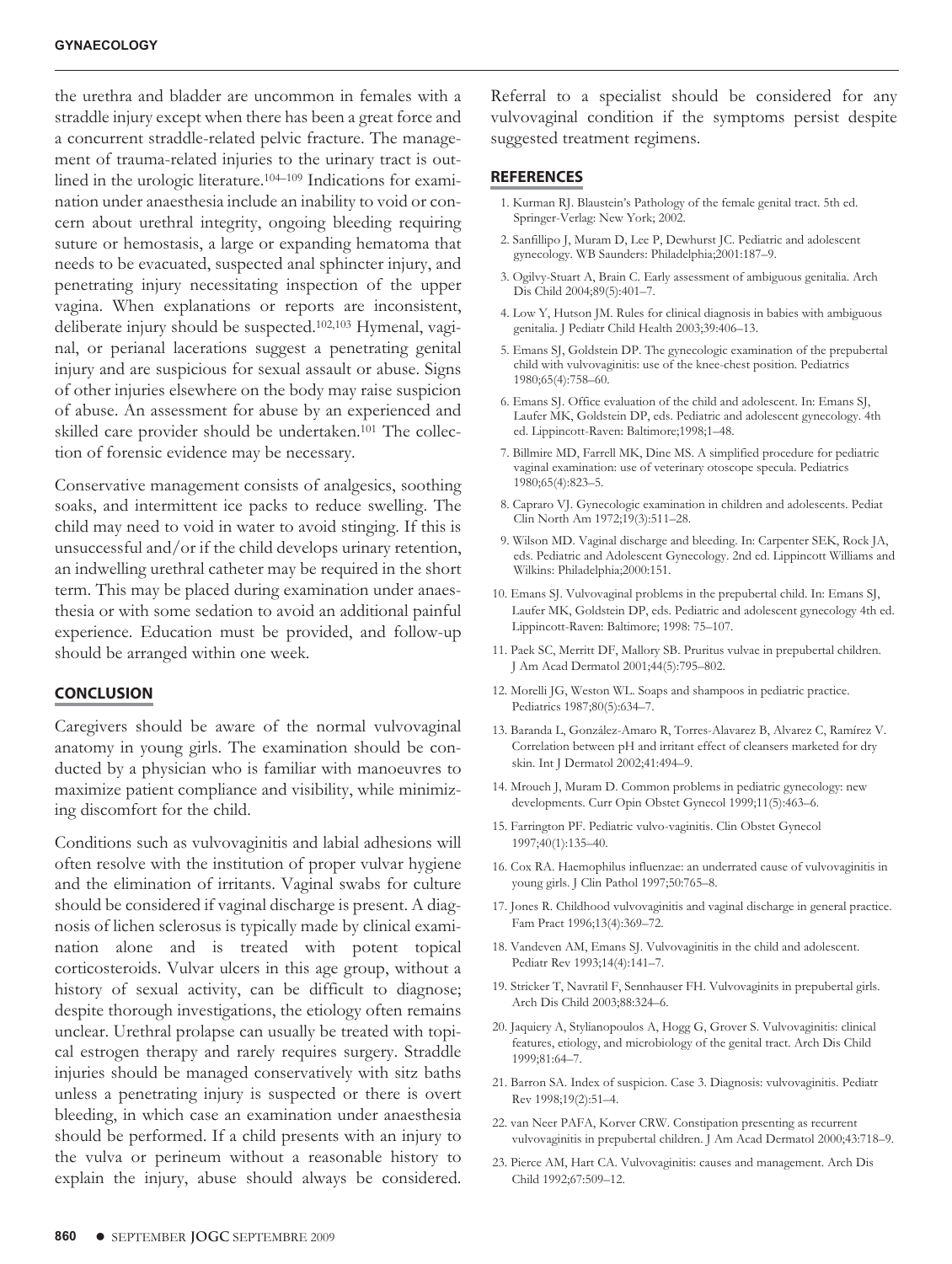- 24. Straumanis JP, Bocchini JA Jr. Group A beta-hemolytic streptococcal vulvovaginitis in prepubertal girls: a case report and review of the past twenty years. Pediatr Infect Dis J 1990;9(11):845–8.
- 25. Blythe MJ, Thompson L. Premenarchal vulvovaginitis. Indiana Med 1993;86(3):236–9.
- 26. O'Brien TJ. Pediatric vulvovaginitis. Australas J Dermatol 1995;34:216–8.
- 27. Steele AM, de San Lazaro C. Transhymenal cultures for sexually transmissible organisms. Arch Dis Child 1994;71:423–7.
- 28. Pokorny SF, Stormer J. Atraumatic removal of secretions from the prepubertal vagina. Am J Obstet Gynecol 1987;156:581–2.
- 29. Donald FE, Slack RCB, Colman G. Streptococcus pyogenes vulvovaginitis in children in Nottingham. Epidemiol Infect 1991;106:459–65.
- 30. Cox RA, Slack MPE. Clinical and microbiological features of Haemophilus influenzae vulvovaginitis in young girls. J Clin Pathol 2002;55:961–4.
- 31. Dhar V, Roker K, Adhami Z, McKenzie S. Streptococcal vulvovaginitis in girls. Pediatr Dermatol 1993;10(4):366–7.
- 32. Mogielnicki NP, Schwartman JD, Elliott JA. Perineal Group A streptococcal disease in a pediatric practice. Pediatrics 2000;106(2):276–81.
- 33. Baiulescu M, Hannon Pr, Marcinak FJ, Janda WM, Schreckenberger PC. Chronic vulvovaginitis caused by antibiotic-resistant Shigella Flexneri in a prepubertal child. Pediatr Infect Dis J 2002;21(2):170–2.
- 34. Bogaerts J, Lepage P, De Clercq A, Mukeshimana M, Serufilira A, Piot P, et al. Shigella and gonococcal vulvovaginitis in prepubertal central African girls. Pediatr Infect Dis J 1992;11(10):890–2.
- 35. Benn Ami T, Boichis H, Hertz M. Fused labia. Clinical and radiological findings. Pediatr Radiol 1978;7:33.
- 36. Huffman JW, Dewhurst CJ, Capraro VJ. The gynecology of childhood and adolescence. 2nd ed. WB Saunders, Philadelphia: 1981; 105–7.
- 37. Capraro VJ, Greenburg H. Adhesions of the labia minora: a study of 50 patients. Obstet Gynecol 1972;39:65–9.
- 38. Christensen EH, Oster J. Adhesions of labia minora in childhood. Acta Paediatr Scand 1971;60:709–15.
- 39. Leung AK, Robson WL, Tay-Uyboco J. The incidence of labial fusion in children. J Paediatr Child Health 1993;29:235.
- 40. Berenson A, Heger AH, Hayes JM, Bailey RK, Emans SJ. Appearance of the hymen in prepubertal girls. Pediatrics 1992;89:387–4.
- 41. McCann J, Wells R, Simon M, Voris J. Genital findings in prepubertal girls selected for nonabuse: a descriptive study. Pediatrics 1990;86:428–39.
- 42. Sanfillipo J, Muram D, Lee P, Dewhurst JC. Pediatric and adolescent gynecology. WB Saunders: Philadelphia;1994:50–151.
- 43. Berkowitz C, Elvik S, Logan M. Labial fusion in prepubescent girls: a marker for sexual abuse? Am J Obstet Gynecol 1987;156(1):16–20.
- 44. Muram D. Labial adhesions in sexually abused children. JAMA 1988;256(3):352–3
- 45. Nowlin P, Adams JR, Nalle b.c. Jr. Vulvar fusion. J Urol 1949;62:75–9.
- 46. Omar HA. Management of labial adhesions in prepubertal girls. J Pediatr Adolesc Gynecol 2000;13:183–85.
- 47. Jenkinson SD, Mackinnon AE. Spontaneous separation of fused labia minora in prepubertal girls. Br Med J 1984;289:160–1.
- 48. Emans SJ, Laufer MR, Goldstein DP. Pediatric and adolescent gynecology. 4th ed. Lippincott Williams and Wilkins: Philidelphia;1998:101–3.
- 49. Aribarg A. Topical oestrogen therapy for labial adhesions in children. Br J Obstet Gynaecol 1975;2:424–5.
- 50. Stovall TG, Muram D. Urinary retention secondary to labial adhesions. Adolesc Pediatr Gynecol 1988;1:203.
- 51. Muram D. Treatment of prepubertal girls with labial adhesions. J Pediatr Adolesc Gynecol 1999;12:67–70.
- 52. Davis VJ, Coates M. Success of medical management of labial adhesions. J Pediatr Adolesc Gynecol 2001;14:142.
- 53. Bacon JL. Prepubertal labial adhesions: evaluation of a referral population. Am J Obstet Gynecol 2002;187:327–31.
- 54. Smith C, Smith D. Office pediatric urologic procedures from a parental perspective. J Pediatr Urol 2000;55:272–6.
- 55. Jamieson M, Ashbury T. Flavored midazolam elixir for the manual separation of labial adhesions in the office. J Pediatr Adolesc Gynecol 1999;12:106–7.
- 56. Powell J, Wojnaroska F, Winsey S, Marren P, Welsh K. Lichen sclerosus premenarche: autoimmunity and immunogenetics. Br J Dermatol 2000;142:481–4.
- 57. Powell J, Wojnarowska F. Childhood vulvar lichen sclerosus: an increasingly common problem. J Am Acad Dermatol 2001;44:803–6.
- 58. Fischer G. Paediatric dermatology lichen sclerosus in childhood. Austral J Dermatol 1995;56:166–7.
- 59. Thomas RHM, Ridley CM, McGibbon DH, Black MM. Anogenital lichen sclerosus in women. J Roy Soc Med 1996;89:694–8.
- 60. Marren P, Yell J, Charnock, FM, Bunce M, Welsh K, Wojnarowska F. The association between lichen sclerosus and antigens of the HLA system. Br J Dermatol 1995;132:197–203.
- 61. Hagedorn M, Buxmeyer B, Schmitt Y, Bauknecht T. Survey of genital lichen sclerosus in women and men. Arch Gynecol Obstet 2000;266:86–91.
- 62. Powell J, Wojnarowska F. Childhood vulval lichen sclerosus and sexual abuse: the two diagnoses are not mutually exclusive. BMJ 2000;320:311.
- 63. Powell J, Wojnarowska F. Childhood vulvar lichen sclerosus. The course after puberty. J Reprod Med 2002;47:706–9.
- 64. Warrington S, de San Lazaro C. Lichen sclerosus et atrophicus and sexual abuse. Arch Dis Child 1996;75:512–6.
- 65. Powell J, Strauss S, Gray J, Wojnarowska D. Genital carriage of human papilloma virus (HPV) DNA in prepubertal girls with and without vulval disease. Pediatr Dermatol 2003:20(3):191–4.
- 66. Garzon MC, Paller AS. Ultrapotent topical corticosteroid treatment of childhood genital lichen sclerosus. Arch Dermatol 1999;135:525–8.
- 67. Fischer G, Rogers M. Treatment of childhood vulvar lichen sclerosus with potent topical corticosteroid. Pediatr Dermatol 1997;14:235–8.
- 68. Smith YR, Quint EH. Clobetasol propionate in the treatment of premenarchal vulvar lichen Sclerosus. Obstet Gynecol 2001;98:588–91.
- 69. Böhm M, Frieling U, Luger TA, Bonsmann G. Successful treatment of anogenital lichen sclerosus with topical tacrolimus. Arch Dermatol 2003;139:922–4.
- 70. Petersen J, McClean K, Faust H. Hypopigmented, hyperkeratotic macules in a teenager. Arch Dermatol 1997;133:649–53.
- 71. Kang S, Lucky AW, Pariser D, Lawrence I, Hanifin JM. Long-term safety and efficacy of tacrolimus ointment for the treatment of atopic dermatitis in children. J Am Acad Dermatol 2001;144:S58–S64.
- 72. Farber EM. Juvenile psoriasis: early interventions can reduce risks for problems later. Postgrad Med 1998;103:89–100.
- 73. Raychaudhuri SP, Gross J. A comparative study of pediatric onset psoriasis with adult onset psoriasis. Pediatr Dermatol 2000;17:174–8.
- 74. Fischer G, Rogers M. Vulvar disease in children: a clinical audit of 130 cases. Pediatr Dermatol 2000;17:1–6.
- 75. Weinrauch L, Katz M. Psoriaris vulgaris of labium majus. Cutis 1986;38:333–4.